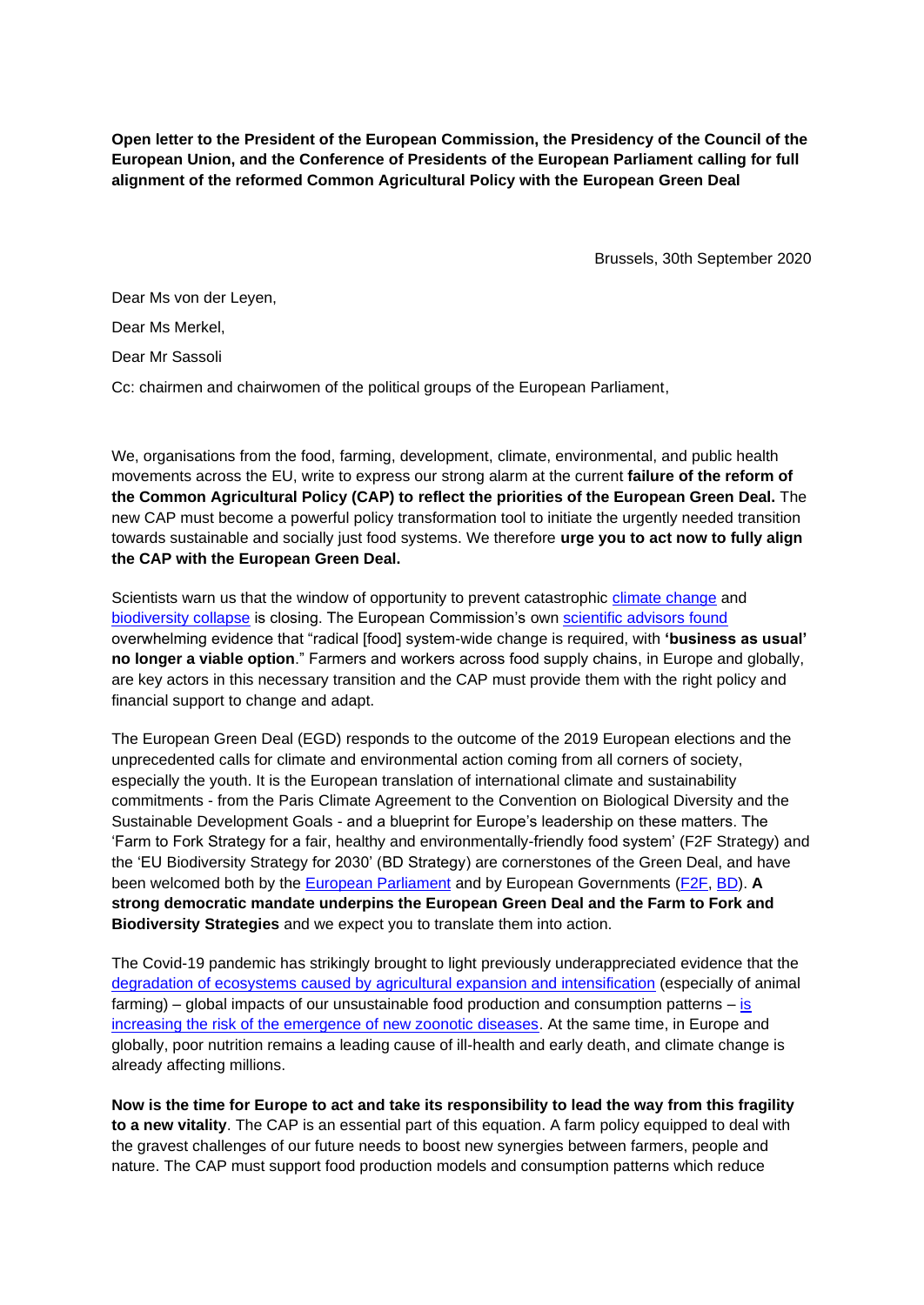Europe's use of natural resources to fair and sustainable levels. As such, we strongly believe that **a paradigm shift to agroecology** is needed to build environmentally, socially and economically sustainable and resilient food systems; a position shared by the UN Food and Agriculture Organisation, the International Panel of Experts on Sustainable Food Systems, and the Secretariat of the Convention on Biological Diversity. Farmers and workers across food supply chains must be at the forefront of this transition.

The challenges facing Europe are many and complex – from the climate and biodiversity crises, to rural abandonment, growing euro-scepticism, and a looming economic crisis – calling for strong leadership and visionary policies. The European Green Deal can provide this leadership and vision, but only if key policy instruments and resources are mobilised and all levels of government work together to deliver on its promises.

Specifically, as leaders of EU institutions, we urge you to amend the 2018 CAP reform proposal to align with the Farm to Fork and Biodiversity Strategies according to the following three overarching priorities:

## **1. Give the CAP a clear direction and robust governance**

- Integrate relevant Green Deal targets into the CAP and clearly tie subsidies to progress on the objectives of the Farm to Fork and Biodiversity Strategies.
- Ensure the CAP is coherent with wider EU policies, including on health (in line with the One Health approach), climate, international development, just transition, circular economy, and zero pollution.
- Enable a move towards a 'nutrition-sensitive' agricultural policy that supports the creation of health- and sustainability-enabling food environments in Europe.
- Update the CAP's performance framework to reflect the priorities of the Farm to Fork Strategy, e.g. by adding a result and impact indicator on nutrition.
- Improve the rules on transparency and public participation in CAP Strategic Plans preparation in line with the Aarhus Convention.

## **2. Ensure the CAP does not support or incentivise any harmful practices or practices that are incompatible with the Green Deal**

- Add and strengthen safeguards to stop or prevent subsidising farming practices which have negative environmental, climate, health or international development impacts, such as intensive animal production, or do not respect animal welfare legislation.
- Set a strict 'do no harm' baseline for CAP payments into conditionality including maximum animal density, minimum space for nature, pesticide use reduction, protection of peatlands and permanent grasslands and crop rotation.
- Introduce social conditionality to guarantee that CAP beneficiaries respect labour regulations, social standards and collective labour agreements.
- Ensure the CAP is fully compliant with the principle of Policy Coherence for Development as enshrined in the EU Treaties.

## **3. Empower farmers and rural actors to be drivers of positive change**

- Dedicate sufficient and qualitative CAP funding to incentivise and reward farmers to deliver on the objectives of the EGD, including on reducing pesticides, fertilisers and antimicrobials use, increasing organic farming, agroecology and agroforestry, deploying high-biodiversity landscape features, cutting greenhouse gas emissions, preventing food loss and waste, improving the circularity of the agriculture sector, a.o. through better nutrients cycling, protecting and restoring ecosystems (especially in Natura 2000 and protected areas), and shifting dietary patterns.
- Ensure CAP instruments are available to strengthen value capture in local economies through short supply chains, to promote health- and sustainability-oriented business models in rural